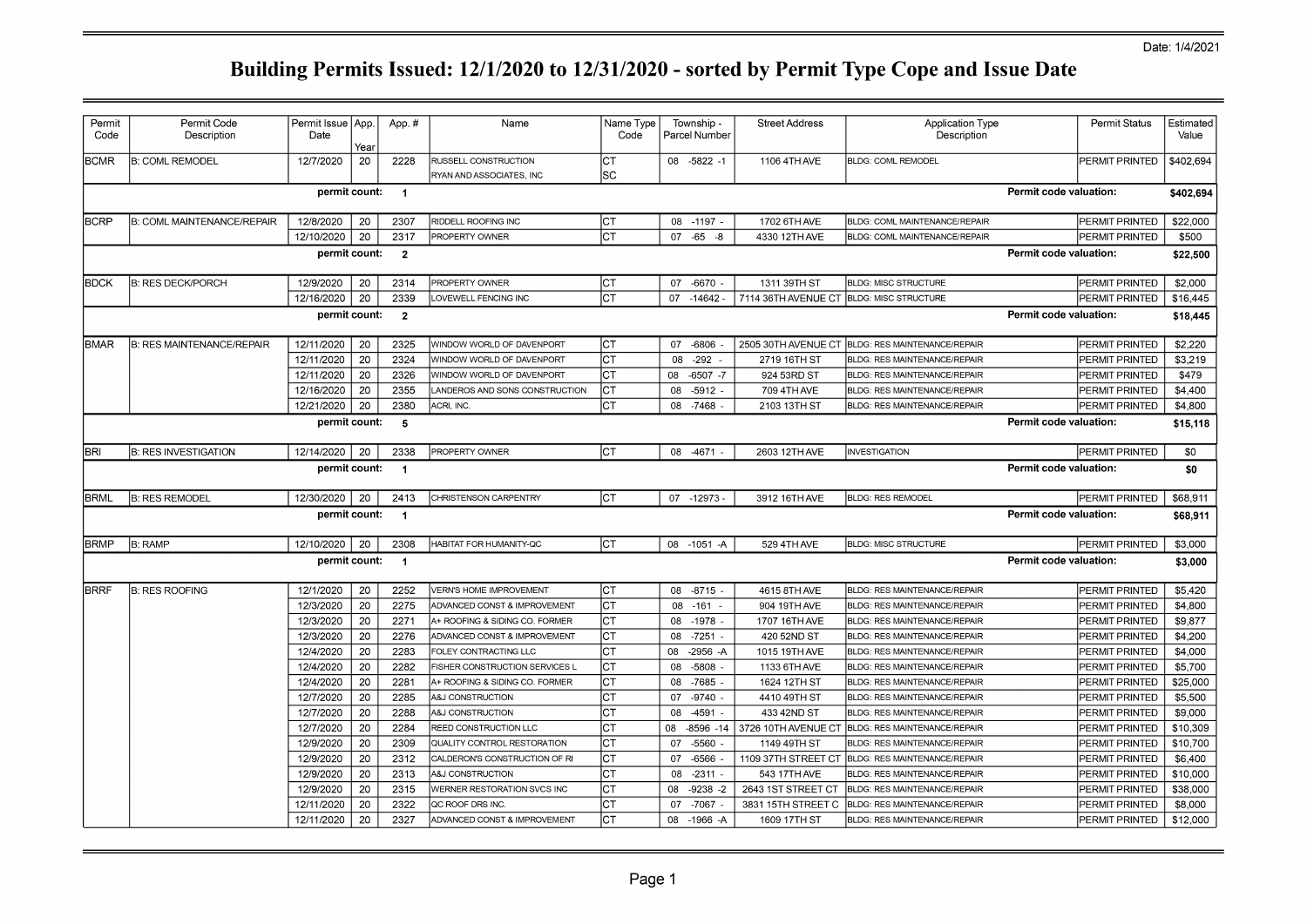| Permit       | Permit Code                 | Permit Issue   App. |            | App.#          | Name                           | Name Type |    | Township -    | <b>Street Address</b> | Application Type                                                 | Permit Status  | Estimated |
|--------------|-----------------------------|---------------------|------------|----------------|--------------------------------|-----------|----|---------------|-----------------------|------------------------------------------------------------------|----------------|-----------|
| Code         | Description                 | Date                |            |                |                                | Code      |    | Parcel Number |                       | Description                                                      |                | Value     |
| <b>BRRF</b>  | B: RES ROOFING              | 12/11/2020          | Year<br>20 | 2328           | A&J CONSTRUCTION               | СT        |    | 08 -2311 -    | 543 17TH AVE          | <b>BLDG: RES MAINTENANCE/REPAIR</b>                              | PERMIT PRINTED | \$10,000  |
|              |                             | 12/11/2020          | 20         | 2321           | <b>QC ROOF DRS INC.</b>        | CT        | 80 | $-477 - 6$    | 820 47TH ST           | BLDG: RES MAINTENANCE/REPAIR                                     | PERMIT PRINTED | \$5,200   |
|              |                             | 12/11/2020          | 20         | 2323           | QC ROOF DRS INC.               | СT        | 08 | $-6475$       | 5340 6TH AVE          | <b>BLDG: RES MAINTENANCE/REPAIR</b>                              | PERMIT PRINTED | \$7,600   |
|              |                             | 12/14/2020          | 20         | 2333           | QC ROOF DRS INC.               | CT        |    | 07 -11225     | 5006 52ND AVE         | BLDG: RES MAINTENANCE/REPAIR                                     | PERMIT PRINTED | \$7,600   |
|              |                             | 12/14/2020          | 20         | 2335           | CHRONO POP LLC DBA TOWER SOLAR | СT        |    | 07 -13897 -   | 1001 34TH AVE         | BLDG: RES MAINTENANCE/REPAIR                                     | PERMIT PRINTED | \$22,800  |
|              |                             |                     |            |                | CHRONO POP LLC DBA TOWER SOLAR | SC        |    |               |                       |                                                                  |                |           |
|              |                             | 12/14/2020          | 20         | 2332           | <b>QC ROOF DRS INC.</b>        | <b>CT</b> |    | 08 -5057      |                       | 1005 25TH AVENUE CT BLDG: RES MAINTENANCE/REPAIR                 | PERMIT PRINTED | \$8,800   |
|              |                             | 12/14/2020          | 20         | 2334           | QC ROOF DRS INC.               | CТ        |    | 08 -9044 -1   | 310 30TH AVENUE CT    | <b>BLDG: RES MAINTENANCE/REPAIR</b>                              | PERMIT PRINTED | \$17,200  |
|              |                             | 12/15/2020          | 20         | 2167           | 33 CARPENTERS CONSTRUCTION INC | <b>CT</b> | 07 | $-14074$      | 3015 38TH STREET CT   | <b>BLDG: RES MAINTENANCE/REPAIR</b>                              | PERMIT PRINTED | \$15,792  |
|              |                             | 12/16/2020          | 20         | 2357           | A&J CONSTRUCTION               | СT        | 08 | $-1311$       | 644 10TH ST           | <b>BLDG: RES MAINTENANCE/REPAIR</b>                              | PERMIT PRINTED | \$10,000  |
|              |                             | 12/16/2020          | 20         | 2354           | LANDEROS AND SONS CONSTRUCTION | CT        | 08 | -5913         | 402 7TH ST            | <b>BLDG: RES MAINTENANCE/REPAIR</b>                              | PERMIT PRINTED | \$6,000   |
|              |                             | 12/17/2020          | 20         | 2359           | OLDE TOWN ROOFING              | СT        | 08 | $-6699 - 43$  | 530 29TH AVE          | <b>BLDG: RES MAINTENANCE/REPAIR</b>                              | PERMIT PRINTED | \$7,473   |
|              |                             | 12/17/2020          | 20         | 2360           | <b>PROPERTY OWNER</b>          | СT        | 08 | $-859 -$      | 141 4TH AVE           | BLDG: RES MAINTENANCE/REPAIR                                     | PERMIT PRINTED | \$0       |
|              |                             | 12/18/2020          | 20         | 1691           | QC GENERAL, INC                | CT        |    | 07 -12764 -   | 2710 47TH ST          | BLDG: RES MAINTENANCE/REPAIR                                     | PERMIT PRINTED | \$9,800   |
|              |                             | 12/21/2020          | -20        | 2376           | DAN HANELL CONSTRUCTION INC    | СT        | 07 | $-704$        | 5223 11TH AVENUE A    | <b>BLDG: RES MAINTENANCE/REPAIR</b>                              | PERMIT PRINTED | \$6,500   |
|              |                             | 12/21/2020          | 20         | 2373           | QC ROOF DRS INC.               | СT        | 08 | $-6461 - 6$   | 3006 15TH STREET A    | <b>BLDG: RES MAINTENANCE/REPAIR</b>                              | PERMIT PRINTED | \$8,000   |
|              |                             | 12/21/2020          | 20         | 2372           | QC ROOF DRS INC.               | СT        | 08 | $-6475$       | 5340 6TH AVE          | <b>BLDG: RES MAINTENANCE/REPAIR</b>                              | PERMIT PRINTED | \$3,600   |
|              |                             | 12/22/2020          | 20         | 2381           | QC ROOF DRS INC.               | СT        |    | 07 -7065      | 1559 39TH AVE         | <b>BLDG: RES MAINTENANCE/REPAIR</b>                              | PERMIT PRINTED | \$8,800   |
|              |                             | 12/22/2020          | 20         | 2382           | QC ROOF DRS INC.               | CT        | 07 | $-7331$       | 4710 11TH AVENUE B    | <b>BLDG: RES MAINTENANCE/REPAIR</b>                              | PERMIT PRINTED | \$8,800   |
|              |                             | 12/28/2020          | 20         | 2407           | A-1 ROOFING                    | СT        |    | 07 -11829     | 3520 32ND AVE         | <b>BLDG: RES MAINTENANCE/REPAIR</b>                              | PERMIT PRINTED | \$7,712   |
|              |                             | 12/29/2020          | 20         | 2369           | FOLEY CONTRACTING LLC          | СT        | 08 | $-6699 - 9$   | 2651 12TH ST          | <b>BLDG: RES MAINTENANCE/REPAIR</b>                              | PERMIT PRINTED | \$9,800   |
|              |                             | 12/29/2020          | 20         | 2406           | RIVER CITIES ROOFING & MORE    | СT        | 08 | $-8938$       | 816 21 ST AVE         | <b>BLDG: RES MAINTENANCE/REPAIR</b>                              | PERMIT PRINTED | \$6,200   |
|              |                             | permit count:       |            | 37             |                                |           |    |               |                       | Permit code valuation:                                           |                | \$356,583 |
| <b>BRSD</b>  | B: RES SIDING               | 12/2/2020           | 20         | 2267           | MIDWEST COMPLETE CONSTRUCTION  | CT        |    | 07 -12766     | 5213 37TH AVENUE CT   | <b>BLDG: RES MAINTENANCE/REPAIR</b>                              | PERMIT PRINTED | \$1,750   |
|              |                             | 12/3/2020           | 20         | 2237           | OLDE TOWN ROOFING              | СT        | 08 | $-964$        |                       | 50 AVENUE OF THE CITI(BLDG: RES MAINTENANCE/REPAIR               | PERMIT PRINTED | \$10,710  |
|              |                             | 12/9/2020           | 20         | 2313           | A&J CONSTRUCTION               | СT        | 08 | $-2311$       | 543 17TH AVE          | BLDG: RES MAINTENANCE/REPAIR                                     | PERMIT PRINTED | \$10,000  |
|              |                             | 12/10/2020          | 20         | 2316           | TRUJILLO CONSTRUCTION          | СT        | 08 | $-2066$       | 2524 6TH AVE          | BLDG: RES MAINTENANCE/REPAIR                                     | PERMIT PRINTED | \$2,000   |
|              |                             | 12/11/2020          | 20         | 2327           | ADVANCED CONST & IMPROVEMENT   | СT        | 08 | $-1966 - A$   | 1609 17TH ST          | <b>BLDG: RES MAINTENANCE/REPAIR</b>                              | PERMIT PRINTED | \$12,000  |
|              |                             | 12/11/2020          | 20         | 2331           | QC GENERAL, INC                | СT        | 08 | $-2295$       | 532 16TH AVE          | <b>BLDG: RES MAINTENANCE/REPAIR</b>                              | PERMIT PRINTED | \$9,800   |
|              |                             | 12/11/2020          | 20         | 2328           | A&J CONSTRUCTION               | СT        | 08 | $-2311$       | 543 17TH AVE          | <b>BLDG: RES MAINTENANCE/REPAIR</b>                              | PERMIT PRINTED | \$10,000  |
|              |                             | 12/21/2020          | 20         | 2376           | DAN HANELL CONSTRUCTION INC    | СT        | 07 | $-704$        | 5223 11TH AVENUE A    | BLDG: RES MAINTENANCE/REPAIR                                     | PERMIT PRINTED | \$6,500   |
|              |                             | 12/21/2020          | 20         | 2377           | CISCO'S CONSTRUCTION           | СT        |    | 08 -4285      | 2430 14TH AVE         | BLDG: RES MAINTENANCE/REPAIR                                     | PERMIT PRINTED | \$14,000  |
|              |                             | permit count:       |            | 9              |                                |           |    |               |                       | Permit code valuation:                                           |                | \$76,760  |
| <b>IBSFA</b> | <b>B: RES TOWNHOUSE</b>     | 12/3/2020           | 20         | 2266           | <b>TRAPKUS BUILD</b>           | Iст       |    | 77777 - -     |                       | 4115 29TH AVENUE DR BLDG:RES/NEW, SINGLE FAMILY ATTD (TOWNHOUSE) | PERMIT PRINTED | \$107,000 |
|              |                             |                     |            |                | CAMPBELL ELECTRIC              | SC        |    |               |                       |                                                                  |                |           |
|              |                             | permit count:       |            | $\overline{1}$ |                                |           |    |               |                       | Permit code valuation:                                           |                | \$107,000 |
| <b>IBSFH</b> | <b>B: RES SINGLE FAMILY</b> | 12/2/2020           | 20         | 2257           | <b>TRAPKUS BUILD</b>           | СT        |    | $7777 - -$    |                       | 4113 29TH AVENUE DR BLDG:RES/NEW, SINGLE FAMILY ATTD (TOWNHOUSE) | PERMIT PRINTED | \$101,000 |
|              |                             | 12/2/2020           | 20         | 2262           | TRAPKUS BUILD                  | lст       |    | $77777 -$     | 4109 29TH AVENUE DR   | BLDG:RES/NEW, SINGLE FAMILY ATTD (TOWNHOUSE)                     | PERMIT PRINTED | \$107,000 |
|              |                             |                     |            |                | CAMPBELL ELECTRIC              | SC        |    |               |                       |                                                                  |                |           |
|              |                             | 12/3/2020           | 20         | 2270           | <b>TRAPKUS BUILD</b>           | <b>CT</b> |    | 77777 - -     |                       | 4111 29TH AVENUE DR BLDG:RES/NEW, SINGLE FAMILY ATTD (TOWNHOUSE) | PERMIT PRINTED | \$101,000 |
|              |                             |                     |            |                | <b>CAMPBELL ELECTRIC</b>       | SC        |    |               |                       |                                                                  |                |           |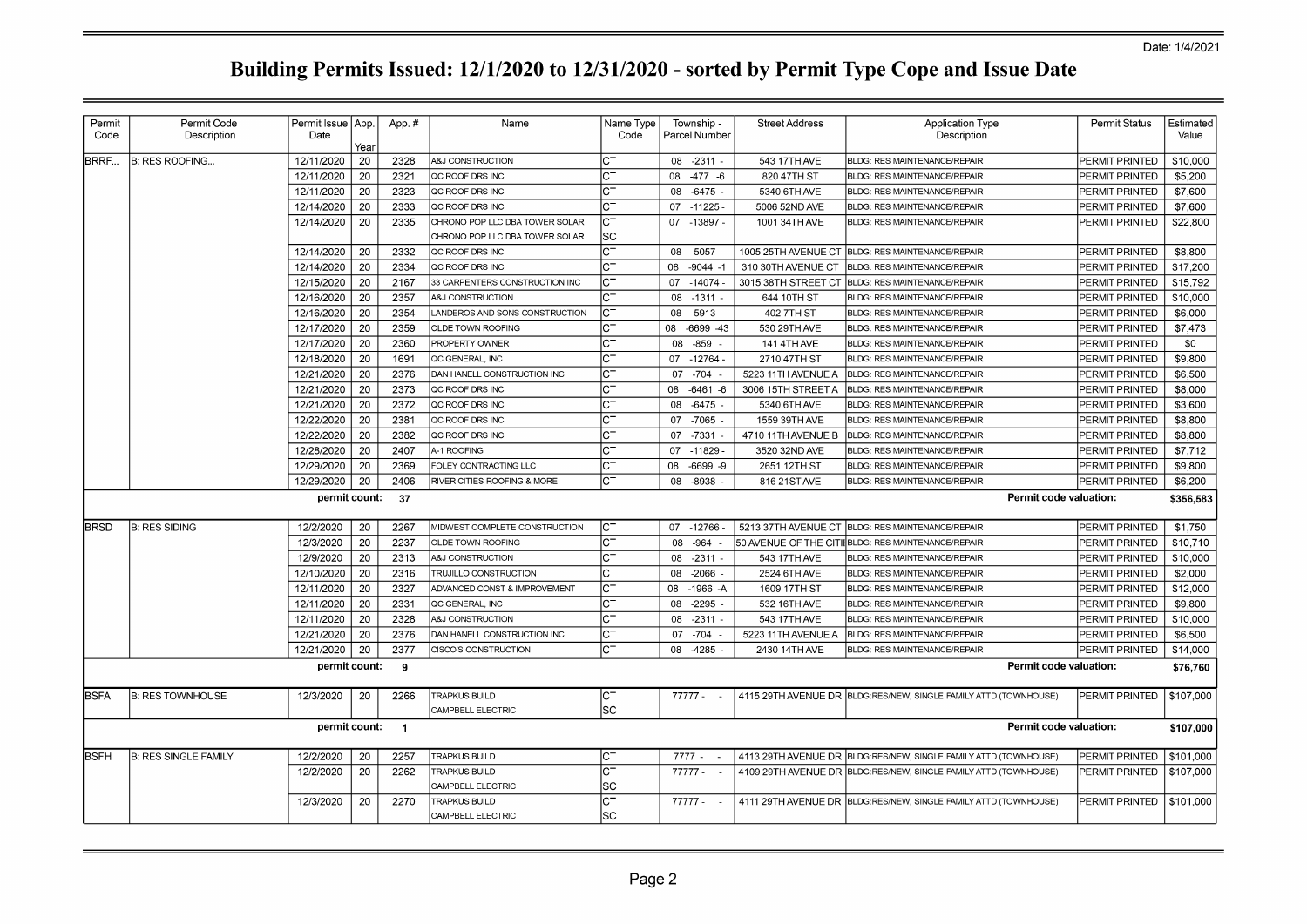| Permit<br>Code   | Permit Code<br>Description        | Permit Issue   App.<br>Date | Year | App.#                   | Name                                                             | Name Type<br>Code | Township -<br>Parcel Number | <b>Street Address</b>                  | <b>Application Type</b><br>Description                           | Permit Status              | Estimated<br>Value |
|------------------|-----------------------------------|-----------------------------|------|-------------------------|------------------------------------------------------------------|-------------------|-----------------------------|----------------------------------------|------------------------------------------------------------------|----------------------------|--------------------|
|                  |                                   | permit count:               |      | $\overline{\mathbf{3}}$ |                                                                  |                   |                             |                                        | Permit code valuation:                                           |                            | \$309,000          |
| <b>BSMT</b>      | <b>B: RES BASEMENT WATERPROOF</b> | 12/21/2020                  | 20   | 2375                    | MIDWEST RECONSTRUCTION CO                                        | CT                | 08<br>$-2$                  | 2907 12TH AVE                          | <b>BLDG: RES MAINTENANCE/REPAIR</b>                              | PERMIT PRINTED             | \$3,998            |
|                  |                                   | 12/21/2020                  | 20   | 2378                    | ABSOLUTELY DRY BASEMENT WATERP                                   | lст               | 08 -6412                    | 2328 18TH STREET A                     | <b>BLDG: RES MAINTENANCE/REPAIR</b>                              | PERMIT PRINTED             | \$3,000            |
|                  |                                   | permit count:               |      | $\overline{2}$          |                                                                  |                   |                             |                                        | Permit code valuation:                                           |                            | \$6,998            |
| <b>BSPK</b>      | <b>B: COML SPRINKLER SYSTEM</b>   | 12/16/2020                  | 20   | 2350                    | CONTINENTAL FIRE SPRINKLER CO                                    | CT                | 07 - 397 - 8                | 500 JOHN DEERE RD                      | <b>BLDG: SPRINKLER SYSTEM</b>                                    | PERMIT PRINTED             | \$3,310            |
|                  |                                   | 12/16/2020                  | 20   | 2342                    | CONTINENTAL FIRE SPRINKLER CO                                    | <b>CT</b>         | 08 -5822 -1                 | 1106 4TH AVE                           | <b>BLDG: SPRINKLER SYSTEM</b>                                    | PERMIT PRINTED             | \$3,420            |
|                  |                                   | permit count:               |      | $\overline{2}$          |                                                                  |                   |                             |                                        | Permit code valuation:                                           |                            | \$6,730            |
| EC               | E: COML ELECTRICAL                | 12/7/2020                   | 20   | 2286                    | TRI-CITY ELECTRIC COMPANY                                        | Iст               | 07 - 397 - 8                | 600 JOHN DEERE RD                      | ELEC: REWIRE                                                     | PERMIT PRINTED             | \$17,470           |
|                  |                                   | 12/14/2020                  | 20   | 2336                    | AKEWOOD ELECTRIC AND GENERATO                                    | Iст               | 07 -12822 -                 | 1529 46TH AVE                          | ELEC: REPAIR                                                     | PERMIT PRINTED             | \$0                |
|                  |                                   | 12/18/2020                  | 20   | 1317                    | POWERHOUSE RETAIL SERVICES INC                                   | Iст               | 07 -14482 -                 | 3930 44TH AVENUE DR BLDG: COML REMODEL |                                                                  | FINAL INSPECTION \$113,850 |                    |
|                  |                                   |                             |      |                         | <b>NEELS PLUMBING</b>                                            | SC                |                             |                                        |                                                                  |                            |                    |
|                  |                                   | permit count:               |      | $\cdot$ 3               |                                                                  |                   |                             |                                        | Permit code valuation:                                           |                            | \$131,320          |
| ler              | E: RES ELECTRICAL                 | 12/2/2020                   | 20   | 2268                    | ADVANTAGE ELCTRL SERVICES INC                                    | Iст               | 07 - 359 -                  | 3341 42ND AVE                          | ELEC: SERVICE                                                    | PERMIT PRINTED             | \$0                |
|                  |                                   | 12/7/2020                   | 20   | 2291                    | LAKEWOOD ELECTRIC AND GENERATO                                   | CT                | 07 -13508                   | 4 WHITE OAK CT                         | ELEC: WIRING, MISC                                               | PERMIT PRINTED             | \$0                |
|                  |                                   | 12/7/2020                   | 20   | 509                     | <b>BEIRNE BUILDERS INC</b>                                       | CT                | $-8586$<br>08               | 3725 10TH AVENUE CT                    | <b>BLDG: RES REMODEL</b>                                         | PERMIT PRINTED             | \$95,279           |
|                  |                                   |                             |      |                         | HANSSEN ELECTRIC                                                 | SC                |                             |                                        |                                                                  |                            |                    |
|                  |                                   |                             |      |                         | ELEMENT PLUMBING LLC                                             | lsc               |                             |                                        |                                                                  |                            |                    |
|                  |                                   |                             |      |                         | KALE HEATING & AC                                                | SC                |                             |                                        |                                                                  |                            |                    |
|                  |                                   | 12/9/2020                   | 20   | 1785                    | HOME IMPROVEMENT INNOVATIONS                                     | <b>CT</b>         | 08 -502                     | 920 37TH ST                            | <b>BLDG: MISC STRUCTURE</b>                                      | PERMIT PRINTED             | \$26,000           |
|                  |                                   |                             |      |                         | <b>H &amp; H ELECTRIC</b>                                        | SC                |                             |                                        |                                                                  |                            |                    |
|                  |                                   | 12/15/2020                  | 20   | 2340                    | POINT ELECTRIC                                                   | CT                | 08 - 149                    | 1322 15TH STREET A                     | ELEC: WIRING, MISC                                               | PERMIT PRINTED             | \$150              |
|                  |                                   | 12/16/2020                  | 20   | 2335                    | CHRONO POP LLC DBA TOWER SOLAR<br>CHRONO POP LLC DBA TOWER SOLAR | <b>CT</b><br>SC   | 07 -13897 -                 | 1001 34TH AVE                          | BLDG: RES MAINTENANCE/REPAIR                                     | PERMIT PRINTED             | \$22,800           |
|                  |                                   | 12/16/2020                  | 20   | 2358                    | KOEHLER ELECTRIC INC, J W                                        | СT                | 08 -2425                    | 129 18TH AVE                           | ELEC: SERVICE                                                    | PERMIT PRINTED             | \$0                |
|                  |                                   | 12/17/2020                  | 20   | 2361                    | ART-O-LITE ELECTRIC CO                                           | СT                | $07 - 14113$                | 1406 34TH AVENUE B CTELEC: SERVICE     |                                                                  | PERMIT PRINTED             | \$9,000            |
|                  |                                   | 12/28/2020                  | 20   | 2410                    | ELECTRIC DOCTOR SERVICE LLC                                      | CТ                | 07 - 7847 -                 | 3108 27TH AVE                          | ELEC: WIRING, MISC                                               | FINAL INSPECTION           | \$7,355            |
|                  |                                   | 12/28/2020                  | 20   | 2244                    | OLDE TOWN ROOFING                                                | СT                | 08 -4147 -                  | 2042 13TH ST                           | <b>BLDG: RES REMODEL</b>                                         | PERMIT PRINTED             | \$32,606           |
|                  |                                   |                             |      |                         | PETERSEN PLUMBING AND HEATING                                    | SC                |                             |                                        |                                                                  |                            |                    |
|                  |                                   |                             |      |                         | & L ELECTRIC INC                                                 | SC                |                             |                                        |                                                                  |                            |                    |
|                  |                                   | 12/29/2020                  | 20   | 2411                    | CONRAD ELECTRIC & REMODELING                                     | <b>CT</b>         | 08 -2984 -                  | 2307 6TH AVE                           | ELEC: SERVICE                                                    | PERMIT PRINTED             | \$0                |
|                  |                                   | 12/29/2020                  | 20   | 2262                    | TRAPKUS BUILD                                                    | lст               | $77777 -$                   |                                        | 4109 29TH AVENUE DR BLDG:RES/NEW, SINGLE FAMILY ATTD (TOWNHOUSE) | PERMIT PRINTED             | \$107,000          |
|                  |                                   |                             |      |                         | CAMPBELL ELECTRIC                                                | SC                |                             |                                        |                                                                  |                            |                    |
|                  |                                   | 12/29/2020                  | 20   | 2270                    | <b>TRAPKUS BUILD</b>                                             | <b>CT</b>         | 77777 -                     |                                        | 4111 29TH AVENUE DR BLDG:RES/NEW, SINGLE FAMILY ATTD (TOWNHOUSE) | PERMIT PRINTED             | \$101,000          |
|                  |                                   |                             |      |                         | CAMPBELL ELECTRIC                                                | SC                |                             |                                        |                                                                  |                            |                    |
|                  |                                   | 12/29/2020                  | 20   | 2266                    | <b>TRAPKUS BUILD</b>                                             | <b>CT</b><br>SC   | 77777 - -                   |                                        | 4115 29TH AVENUE DR BLDG:RES/NEW, SINGLE FAMILY ATTD (TOWNHOUSE) | PERMIT PRINTED             | \$107,000          |
|                  |                                   | permit count:               |      | 14                      | CAMPBELL ELECTRIC                                                |                   |                             |                                        | Permit code valuation:                                           |                            | \$508,190          |
|                  |                                   |                             |      |                         |                                                                  |                   |                             |                                        |                                                                  |                            |                    |
| ERM <sub>6</sub> | E: RES ELCT MTR RECNCT (6 MO)     | 12/18/2020                  | 20   | 2368                    | PROPERTY OWNER                                                   | СT                | 08 -208                     | 179 16TH AVE                           | ELCT: ELCT MTR RECONNCT AFTER 6 MONTHS                           | PERMIT PRINTED             | \$0                |
|                  |                                   | 12/21/2020                  | 20   | 2374                    | FW PROPERTY MAINTENANCE                                          | CT                | 08 - 1725 - 1               | 1152 26TH ST                           | ELCT: ELCT MTR RECONNCT AFTER 6 MONTHS                           | PERMIT PRINTED             | \$50               |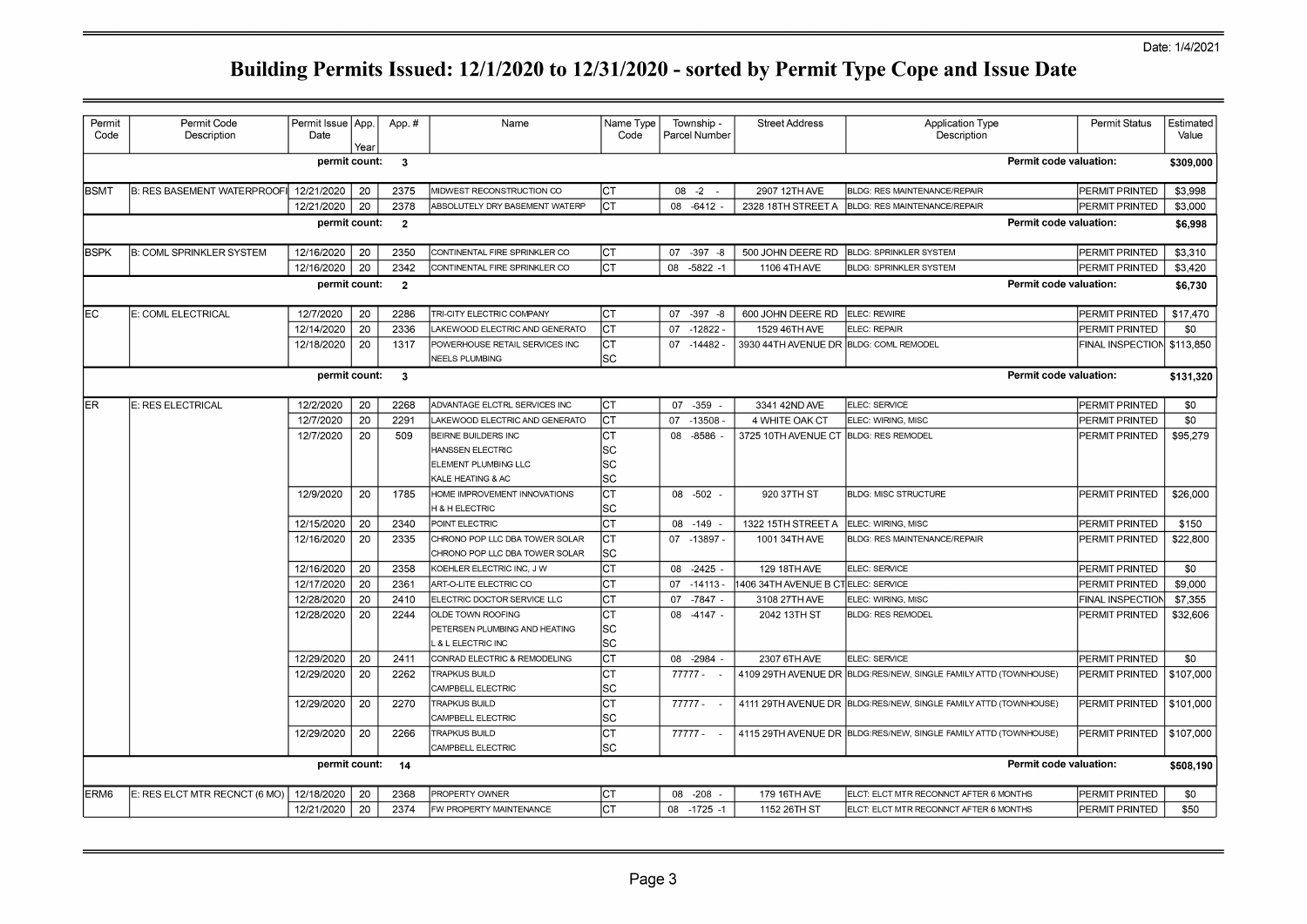| Permit<br>Code | Permit Code<br>Description | Permit Issue   App.<br>Date | Year | App.#          | Name                           | Name Type<br>Code | Township -<br>Parcel Number | <b>Street Address</b> | <b>Application Type</b><br>Description                            | Permit Status         | Estimated<br>Value |
|----------------|----------------------------|-----------------------------|------|----------------|--------------------------------|-------------------|-----------------------------|-----------------------|-------------------------------------------------------------------|-----------------------|--------------------|
|                |                            | permit count:               |      | $\overline{2}$ |                                |                   |                             |                       | Permit code valuation:                                            |                       | \$50               |
| lмc            | M: COML MECHANICAL         | 12/2/2020                   | 20   | 2259           | BRADY COMPANY, J L             | Iст               | 07 -14994                   | 5500 45TH AVENUE DR   | HTG: ROOFTOP UNIT, REPLACE                                        | PERMIT PRINTED        | \$96,000           |
|                |                            | 12/7/2020                   | 20   | 2297           | CRAWFORD HEATING & COOLING     | Іст               | $-208 - 1$<br>07            | 2601 41ST ST          | HTG: ROOFTOP UNIT, REPLACE                                        | <b>PERMIT PRINTED</b> | \$13,000           |
|                |                            | 12/7/2020                   | 20   | 2300           | TOTAL MAINTENANCE INC          | CТ                | 08 -4785 -                  | 1105 8TH ST           | HTG: OTHER, INSTALL/REPLACE                                       | PERMIT PRINTED        | \$6,840            |
|                |                            | 12/16/2020                  | 20   | 1762           | <b>BUILD TO SUIT INC</b>       | СT                | 08 - 328 - C                | 1425 RIVER DR         | <b>BLDG: COML REMODEL</b>                                         | PERMIT PRINTED        | \$344,198          |
|                |                            |                             |      |                | <b>HAWKEYE ELECTRIC</b>        | SC                |                             |                       |                                                                   |                       |                    |
|                |                            |                             |      |                | PRECISION AIR HTG & AC INC     | <b>SC</b>         |                             |                       |                                                                   |                       |                    |
|                |                            | 12/16/2020                  | 20   | 2353           | BRADY COMPANY, J L             | СT                | $-5578$<br>08               | 423 12TH ST           | HTG: BOILER/FURNACE, INSTALL                                      | PERMIT PRINTED        | \$34,900           |
|                |                            | 12/23/2020                  | 20   | 2388           | BRADY COMPANY, J L             | СT                | 08<br>$-2883$               | 2200 5TH AVE          | HTG: ROOFTOP UNIT, REPLACE                                        | PERMIT PRINTED        | \$11,000           |
|                |                            | 12/23/2020                  | 20   | 2394           | WATSON PLBG & MECHANICAL INC   | СT                | 08 - 821 - A                | 350 3RD ST            | HTG: ROOFTOP UNIT, REPLACE                                        | PERMIT PRINTED        | \$17,000           |
|                |                            |                             |      |                |                                |                   |                             |                       |                                                                   |                       |                    |
|                |                            | permit count:               |      | $\overline{7}$ |                                |                   |                             |                       | Permit code valuation:                                            |                       | \$522,938          |
| lmr            | M: RES MECHANICAL          | 12/2/2020                   | 20   | 2258           | KLAUER HEATING & AC LTD        | Iст               | 07 -7297                    | 1102 46TH STREET PL   | <b>HTG: GAS PIPING</b>                                            | <b>PERMIT PRINTED</b> | \$500              |
|                |                            | 12/2/2020                   | 20   | 2260           | KALE HEATING & AC              | СT                | 07<br>$-9971$               | 3512 43RD ST          | HTG: BOILER/FURNACE, REPLACE                                      | <b>PERMIT PRINTED</b> | \$6,532            |
|                |                            | 12/2/2020                   | 20   | 2261           | JOHNSON HEATING & A/C INC      | СT                | 08<br>$-4528$               | 1848 12TH ST          | HTG: BOILER/FURNACE, REPLACE                                      | PERMIT PRINTED        | \$2,742            |
|                |                            | 12/2/2020                   | 20   | 2263           | HOMETOWN PLUMBING & HEATING CO | Iст               | 08 -6555                    | 2413 19TH AVE         | HTG: BOILER/FURNACE, REPLACE                                      | PERMIT PRINTED        | \$3,400            |
|                |                            | 12/3/2020                   | 20   | 2273           | KLAUER HEATING & AC LTD        | СT                | 07 -10978 -                 | 3509 51ST ST          | <b>HTG: GAS PIPING</b>                                            | PERMIT PRINTED        | \$500              |
|                |                            | 12/3/2020                   | 20   | 1350           | <b>BM BAGBY INC</b>            | СT                | 77777 - -                   | 6041 34TH AVE         | BLDG:RES/NEW, 3-4 FAMILY DWELLING                                 | PERMIT PRINTED        | \$74,000           |
|                |                            |                             |      |                | <b>DEMARLIE MAINTENANCE</b>    | SC                |                             |                       |                                                                   |                       |                    |
|                |                            |                             |      |                | ACCURATE ELCT INSTALLATION LLC | SC                |                             |                       |                                                                   |                       |                    |
|                |                            |                             |      |                | BRADY COMPANY, J L             | <b>SC</b>         |                             |                       |                                                                   |                       |                    |
|                |                            | 12/7/2020                   | 20   | 2293           | BRADY COMPANY, J L             | СT                | 07 -12347 -                 | 3517 35TH ST          | HTG: BOILER/FURNACE, REPLACE                                      | <b>PERMIT PRINTED</b> | \$1,900            |
|                |                            | 12/7/2020                   | 20   | 2295           | KALE HEATING & AC              | СT                | 07 -13220 -4                | 5102 25TH AVENUE CT   | HTG: FURNACE/AC, REPLACE                                          | PERMIT PRINTED        | \$4,797            |
|                |                            | 12/7/2020                   | 20   | 2294           | BRADY COMPANY, J L             | СT                | $-5609$<br>07               | 2423 44TH ST          | HTG: BOILER/FURNACE, REPLACE                                      | PERMIT PRINTED        | \$1,900            |
|                |                            | 12/7/2020                   | 20   | 2292           | SCHEBLER COMPANY               | IСТ               | 07<br>$-9024$               | 3716 22ND AVE         | HTG: BOILER/FURNACE, REPLACE                                      | PERMIT PRINTED        | \$3,100            |
|                |                            | 12/7/2020                   | 20   | 2290           | GABRILSON HEATING & AC         | СT                | $-4168 -$<br>08             | 524 21ST AVE          | HTG: BOILER/FURNACE, REPLACE                                      | PERMIT PRINTED        | \$2,000            |
|                |                            | 12/7/2020                   | 20   | 2289           | HEATCO SERVICE COMPANY         | СT                | $-5870$<br>08               | 909 5TH AVE           | HTG: BOILER/FURNACE, REPLACE                                      | PERMIT PRINTED        | \$7,800            |
|                |                            | 12/7/2020                   | 20   | 2302           | HEATCO SERVICE COMPANY         | СT                | 08 -7580 -1                 | 421 48TH ST           | HTG: CHIMNEY, INSTALL                                             | PERMIT PRINTED        | \$900              |
|                |                            | 12/10/2020                  | 20   | 2318           | TOTAL MAINTENANCE INC          | СT                | 08<br>$-2308 - 1$           | 535 17TH AVE          | HTG: BOILER/FURNACE, REPLACE                                      | PERMIT PRINTED        | \$3,697            |
|                |                            | 12/11/2020                  | 20   | 2330           | KLAUER HEATING & AC LTD        | SC                | 07 - 5877 -                 | 1140 48TH ST          | HTG: FURNACE/AC, REPLACE                                          | PERMIT PRINTED        | \$5,800            |
|                |                            | 12/16/2020                  | 20   | 2352           | KALE HEATING & AC              | <b>CT</b>         | $-9416$ .<br>08             | 1010 2ND STREET CT    | HTG: GEOTHERMAL, REPLACE                                          | PERMIT PRINTED        | \$6,728            |
|                |                            | 12/18/2020                  | 20   | 2365           | KLAUER HEATING & AC LTD        | IСТ               | 07 - 1742                   | 1920 33RD ST          | HTG: BOILER/FURNACE, REPLACE                                      | <b>PERMIT PRINTED</b> | \$2,770            |
|                |                            | 12/18/2020                  | 20   | 1802           | TRAPKUS BUILD                  | СT                | $7777 - -$                  |                       | 4103 29TH AVENUE DR BLDG: RES/NEW, SINGLE FAMILY ATTD (TOWNHOUSE) | PERMIT PRINTED        | \$101,000          |
|                |                            |                             |      |                | DEMARLIE MAINTENANCE           | SC                |                             |                       |                                                                   |                       |                    |
|                |                            |                             |      |                | CAMPBELL ELECTRIC              | SC                |                             |                       |                                                                   |                       |                    |
|                |                            |                             |      |                | PRECISION AIR HTG & AC INC     | SC                |                             |                       |                                                                   |                       |                    |
|                |                            | 12/18/2020                  | 20   | 1804           | <b>TRAPKUS BUILD</b>           | СT                | $7777 -$                    |                       | 4105 29TH AVENUE DR BLDG:RES/NEW, SINGLE FAMILY ATTD (TOWNHOUSE)  | PERMIT PRINTED        | \$101.000          |
|                |                            |                             |      |                | <b>DEMARLIE MAINTENANCE</b>    | <b>SC</b>         |                             |                       |                                                                   |                       |                    |
|                |                            |                             |      |                | CAMPBELL ELECTRIC              | SC                |                             |                       |                                                                   |                       |                    |
|                |                            |                             |      |                | PRECISION AIR HTG & AC INC     | SC                |                             |                       |                                                                   |                       |                    |
|                |                            | 12/18/2020                  | 20   | 1805           | <b>TRAPKUS BUILD</b>           | СT                | $7777 -$                    |                       | 4107 29TH AVENUE DR BLDG: RES/NEW, SINGLE FAMILY ATTD (TOWNHOUSE) | PERMIT PRINTED        | \$107,000          |
|                |                            |                             |      |                | DEMARLIE MAINTENANCE           | SC                |                             |                       |                                                                   |                       |                    |
|                |                            |                             |      |                | CAMPBELL ELECTRIC              | SC                |                             |                       |                                                                   |                       |                    |
|                |                            |                             |      |                | PRECISION AIR HTG & AC INC     | SC                |                             |                       |                                                                   |                       |                    |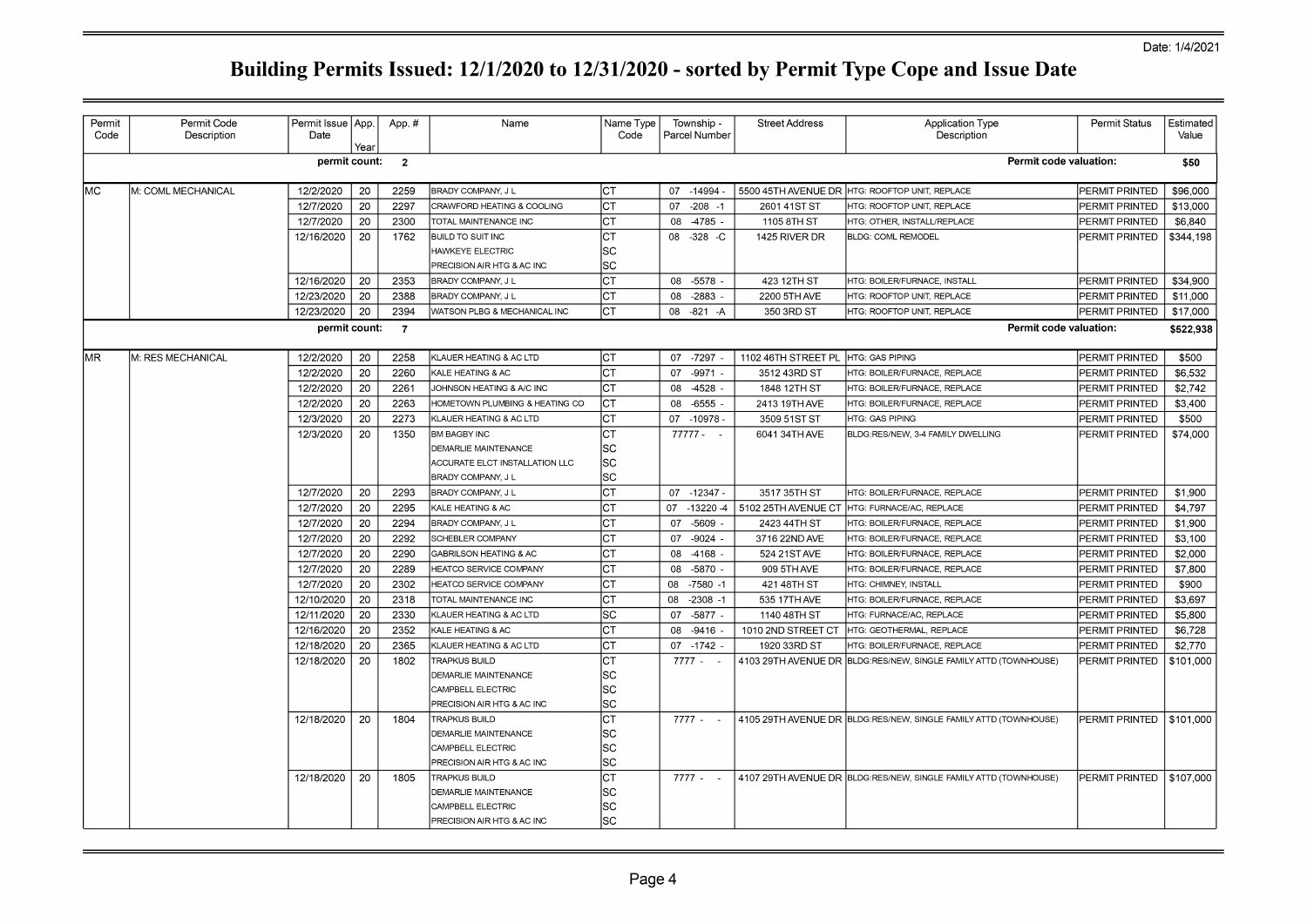| Permit<br>Code   | Permit Code<br>Description               | Permit Issue   App.<br>Date | Year | App.#          | Name                                                       | Name Type<br>Code |    | Township -<br>Parcel Number | <b>Street Address</b>                  | Application Type<br>Description                                  | Permit Status         | Estimated<br>Value |
|------------------|------------------------------------------|-----------------------------|------|----------------|------------------------------------------------------------|-------------------|----|-----------------------------|----------------------------------------|------------------------------------------------------------------|-----------------------|--------------------|
| MR               | M: RES MECHANICAL                        | 12/18/2020                  | 20   | 1801           | <b>TRAPKUS BUILD</b>                                       | СT                |    | $77777 - -$                 |                                        | 4101 29TH AVENUE DR BLDG:RES/NEW, SINGLE FAMILY ATTD (TOWNHOUSE) | PERMIT PRINTED        | \$107,000          |
|                  |                                          |                             |      |                | <b>DEMARLIE MAINTENANCE</b>                                | SC                |    |                             |                                        |                                                                  |                       |                    |
|                  |                                          |                             |      |                | CAMPBELL ELECTRIC                                          | SC                |    |                             |                                        |                                                                  |                       |                    |
|                  |                                          |                             |      |                | PRECISION AIR HTG & AC INC                                 | SC                |    |                             |                                        |                                                                  |                       |                    |
|                  |                                          | 12/23/2020                  | 20   | 2390           | TOTAL MAINTENANCE INC                                      | <b>CT</b>         |    | 07 -10724 -                 | 3441 52ND ST                           | HTG: BOILER/FURNACE, REPLACE                                     | PERMIT PRINTED        | \$4,666            |
|                  |                                          | 12/23/2020                  | 20   | 2392           | BRADY COMPANY, J L                                         | СT                |    | 07 -12781 -                 | 5030 38TH AVE                          | HTG: BOILER/FURNACE, REPLACE                                     | PERMIT PRINTED        | \$2,900            |
|                  |                                          | 12/23/2020                  | 20   | 1270           | PROPERTY OWNER                                             | СT                |    | 07 -6596                    | 3622 15TH AVENUE CT BLDG: RES REMODEL  |                                                                  | <b>PERMIT PRINTED</b> | \$48,000           |
|                  |                                          |                             |      |                | AMERICAN ELECTRIC INC<br><b>BORNHOEFT HEATING &amp; AC</b> | SC<br>SC          |    |                             |                                        |                                                                  |                       |                    |
|                  |                                          | 12/23/2020                  | -20  | 2384           | KALE HEATING & AC                                          | CT                |    | 07 -70 -B                   | 1225 35TH STREET DR                    | HTG: FURNACE/AC, REPLACE                                         | <b>PERMIT PRINTED</b> | \$6,889            |
|                  |                                          | 12/23/2020                  | 20   | 2386           | KALE HEATING & AC                                          | CT                | 07 | $-9741$ .                   | 4904 45TH AVE                          | HTG: FURNACE/AC, REPLACE                                         | PERMIT PRINTED        | \$7,550            |
|                  |                                          | 12/23/2020                  | 20   | 2245           | A. FRY CONSTRUCTION                                        | СT                |    | 08 - 3822 -                 | 1648 27TH AVE                          | <b>BLDG: RES REMODEL</b>                                         | PERMIT PRINTED        | \$53,000           |
|                  |                                          |                             |      |                | <b>DEMARLIE MAINTENANCE</b>                                | SC                |    |                             |                                        |                                                                  |                       |                    |
|                  |                                          |                             |      |                | YOUNG'S HEATING & AC                                       | SC                |    |                             |                                        |                                                                  |                       |                    |
|                  |                                          | 12/23/2020                  | 20   | 2385           | <b>BRADY COMPANY, J L</b>                                  | <b>CT</b>         | 08 | -4863                       | 903 13TH AVE                           | HTG: FURNACE/AC, REPLACE                                         | PERMIT PRINTED        | \$18,000           |
|                  |                                          | 12/23/2020                  | 19   | 2121           | CARLOS CUSTOM BUILT CABINETS                               | <b>CT</b>         | 08 | $-5244$                     | 1311 3RD STREET A                      | <b>BLDG: RES REMODEL</b>                                         | <b>PERMIT PRINTED</b> | \$25,000           |
|                  |                                          |                             |      |                | A+ PLUMBING                                                | SC                |    |                             |                                        |                                                                  |                       |                    |
|                  |                                          |                             |      |                | MARKIN ELECTRIC                                            | lsc               |    |                             |                                        |                                                                  |                       |                    |
|                  |                                          |                             |      |                | HEATCO SERVICE COMPANY                                     | SC                |    |                             |                                        |                                                                  |                       |                    |
|                  |                                          | 12/23/2020                  | 20   | 2389           | BRADY COMPANY, J L                                         | СT                |    | 08 -6116                    | 1580 33RD AVE                          | HTG: BOILER/FURNACE, REPLACE                                     | <b>PERMIT PRINTED</b> | \$2,000            |
|                  |                                          | 12/23/2020                  | 20   | 2391           | KALE HEATING & AC                                          | CT                | 08 | $-6445$ -                   | 713 18TH AVE                           | HTG: BOILER/FURNACE, REPLACE                                     | PERMIT PRINTED        | \$2,499            |
|                  |                                          | 12/23/2020                  | 20   | 2393           | <b>BRADY COMPANY, J L</b>                                  | CT                | 08 | $-6536$ .                   | 2410 18TH AVE                          | HTG: BOILER/FURNACE, REPLACE                                     | <b>PERMIT PRINTED</b> | \$7,000            |
|                  |                                          | 12/23/2020                  | 20   | 2387           | PEEPLES HEATING & AIR COND                                 | CT                |    | 08 -7575 -                  | 403 48TH ST                            | HTG: FURNACE/AC, REPLACE                                         | <b>PERMIT PRINTED</b> | \$4,800            |
|                  |                                          | 12/23/2020                  | 20   | 2404           | HEATCO SERVICE COMPANY                                     | CT                |    | 08 -8187 -                  | 1175 27TH ST                           | HTG: CHIMNEY, INSTALL                                            | PERMIT PRINTED        | \$300              |
|                  |                                          | permit count:               |      | 34             |                                                            |                   |    |                             |                                        | Permit code valuation:                                           |                       | \$727,670          |
| lPC.             | P: COML PLUMBING                         | 12/3/2020                   | 19   | 2206           | HODGE CONSTRUCTION CO INC                                  | <b>CT</b>         |    | 08 - 3434 -                 | 1608 13TH ST                           | <b>BLDG: COML REMODEL</b>                                        | PERMIT PRINTED        | \$206,500          |
|                  |                                          |                             |      |                | LIGHTING MAINTENANCE INC                                   | SC                |    |                             |                                        |                                                                  |                       |                    |
|                  |                                          |                             |      |                | <b>BRADY COMPANY, J L</b>                                  | SC                |    |                             |                                        |                                                                  |                       |                    |
|                  |                                          | 12/11/2020                  | 20   | 1317           | POWERHOUSE RETAIL SERVICES INC                             | CT                |    | 07 -14482 -                 | 3930 44TH AVENUE DR BLDG: COML REMODEL |                                                                  | <b>PERMIT PRINTED</b> | \$113,850          |
|                  |                                          |                             |      |                | <b>NEELS PLUMBING</b>                                      | SC                |    |                             |                                        |                                                                  |                       |                    |
|                  |                                          | 12/18/2020                  | -20  | 2367           | PETERSEN PLUMBING AND HEATING                              | СT                |    | $77777 -$                   | 4100 38TH AVE                          | PLBG: INSTALLATION, COMMERCIAL                                   | <b>PERMIT PRINTED</b> | \$6,000            |
|                  |                                          | 12/23/2020                  | 20   | 2228           | RUSSELL CONSTRUCTION                                       | CT                |    | 08 -5822 -1                 | 1106 4TH AVE                           | <b>BLDG: COML REMODEL</b>                                        | <b>PERMIT PRINTED</b> | \$402.694          |
|                  |                                          |                             |      |                | RYAN AND ASSOCIATES, INC                                   | SC                |    |                             |                                        |                                                                  |                       |                    |
|                  |                                          | permit count:               |      | $\overline{4}$ |                                                            |                   |    |                             |                                        | Permit code valuation:                                           |                       | \$729,044          |
| PCM <sub>6</sub> | P: COML GAS MTR RECONCT (6 M( 12/16/2020 |                             | 20   | 2345           | PETERSEN PLUMBING AND HEATING                              | lст               |    | 08 -1141                    | 1530 5TH AVE                           | PLBG: GAS MTR RECONNECT AFTER 6 MONTHS                           | <b>PERMIT PRINTED</b> | \$2,000            |
|                  |                                          | permit count:               |      | $\overline{1}$ |                                                            |                   |    |                             |                                        | Permit code valuation:                                           |                       | \$2,000            |
| PCR <sub>6</sub> | P: RES GAS MTR RECONCT (6 MO)            | 12/3/2020                   | 20   | 2272           | <b>WIRTH</b>                                               | CT                |    | 07 -5877 -                  | 1140 48TH ST                           | PLBG: GAS MTR RECONNECT AFTER 6 MONTHS                           | <b>PERMIT PRINTED</b> | \$500              |
|                  |                                          | 12/4/2020                   | 20   | 2280           | PETERSEN PLUMBING & HEATING CO                             | CT                | 08 | $-815 - 2$                  | 326 RAILROAD AVE                       | PLBG: GAS MTR RECONNECT AFTER 6 MONTHS                           | <b>PERMIT PRINTED</b> | \$1,500            |
|                  |                                          | 12/7/2020                   | 20   | 2304           | QUAD CITY PLUMBING                                         | CT                |    | $07 - 10147 -$              | 4628 50TH ST                           | PLBG: GAS MTR RECONNECT AFTER 6 MONTHS                           | <b>PERMIT PRINTED</b> | \$300              |
|                  |                                          | 12/7/2020                   | 20   | 2303           | AERO PLUMBING AND HEATING                                  | СT                |    | $07 - 11705$                | 3404 11TH AVE                          | PLBG: GAS MTR RECONNECT AFTER 6 MONTHS                           | <b>PERMIT PRINTED</b> | \$150              |
|                  |                                          | 12/16/2020                  | 20   | 2346           | <b>EWERT PLUMBING</b>                                      |                   | 08 | $-1230$                     | 1520 10TH AVE                          | PLBG: GAS MTR RECONNECT AFTER 6 MONTHS                           | <b>PERMIT PRINTED</b> | \$500              |
|                  |                                          | 12/23/2020                  | 20   | 2400           | PETERSEN PLUMBING AND HEATING                              | СT                |    | 08 -4802                    | 1129 11TH ST                           | PLBG: GAS MTR RECONNECT AFTER 6 MONTHS                           | PERMIT PRINTED        | \$600              |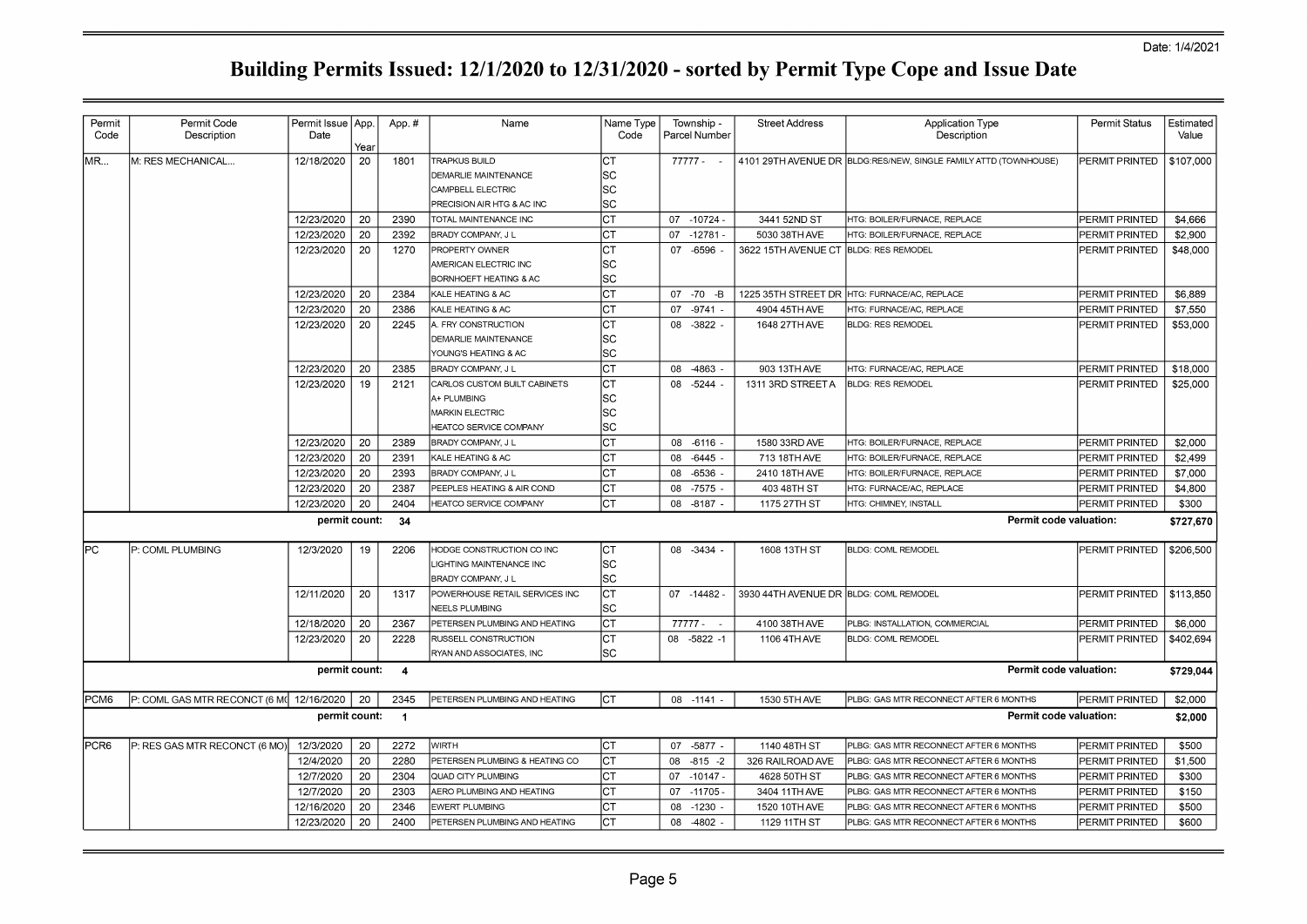| Permit<br>Code                  | Permit Code<br>Description | Permit Issue   App.<br>Date | Year     | App.#        | Name                                             | Name Type<br>Code |    | Township -<br>Parcel Number | <b>Street Address</b>                  | <b>Application Type</b><br>Description                | <b>Permit Status</b>             | Estimated<br>Value |
|---------------------------------|----------------------------|-----------------------------|----------|--------------|--------------------------------------------------|-------------------|----|-----------------------------|----------------------------------------|-------------------------------------------------------|----------------------------------|--------------------|
|                                 |                            | permit count:               |          | 6            |                                                  |                   |    |                             |                                        |                                                       | Permit code valuation:           | \$3,550            |
| <b>PCWH</b>                     | P: COML WATER HEATER       | 12/16/2020                  | 20       | 2347         | <b>ERICKSON PLUMBING</b>                         | Іст               |    | 07 - 169                    | 3609 14TH STREET DR PLBG: WATER HEATER |                                                       | PERMIT PRINTED                   | \$1,500            |
| permit count:<br>$\overline{1}$ |                            |                             |          |              |                                                  |                   |    |                             |                                        | Permit code valuation:                                | \$1,500                          |                    |
| IPCX                            | P: COML EXCAVATION         | 12/16/2020                  | 20       | 2349         | PETERSEN PLUMBING AND HEATING                    | Iст               |    | 08 -328 -C                  | 1425 RIVER DR                          | PLBG: SEWER REPAIR                                    | PERMIT PRINTED                   | \$7,500            |
| permit count:<br>$\overline{1}$ |                            |                             |          |              |                                                  |                   |    |                             | Permit code valuation:                 | \$7,500                                               |                                  |                    |
| <b>PGR</b>                      | P: RES GAS PIPING          | 12/7/2020                   | 20       | 2305         | <b>WIRTH</b>                                     | Іст               |    | 07 - 9741 -                 | 4904 45TH AVE                          | PLBG: GAS PIPING                                      | PERMIT PRINTED                   | \$500              |
|                                 |                            | 12/16/2020                  | 20       | 2341         | PETERSEN PLUMBING AND HEATING                    | <b>CT</b>         | 07 | $-359$                      | 3339 44TH AVE                          | PLBG: GAS PIPING                                      | PERMIT PRINTED                   | \$1,000            |
|                                 |                            | 12/16/2020                  | 20       | 2343         | PETERSEN PLUMBING AND HEATING                    | СT                | 08 | $-9048 - 1$                 | 3368 PARK 16TH ST                      | PLBG: GAS PIPING                                      | PERMIT PRINTED                   | \$1,000            |
|                                 |                            | 12/18/2020                  | 20       | 2362         | CRAWFORD COMPANY                                 | СT                | 07 | $-14113 -$                  | 406 34TH AVENUE B CT PLBG: GAS PIPING  |                                                       | PERMIT PRINTED                   | \$800              |
|                                 |                            | 12/23/2020                  | 20       | 2401         | PETERSEN PLUMBING AND HEATING                    | СT                |    | 07 -14962 -                 | 4211 33RD AVE                          | PLBG: GAS PIPING                                      | PERMIT PRINTED                   | \$1,000            |
|                                 |                            | permit count:               |          | 5            |                                                  |                   |    |                             |                                        |                                                       | Permit code valuation:           | \$4,300            |
| IPR.                            | P: RES PLUMBING            | 12/4/2020                   | 20       | 2278         | LENNY DESANTIAGO PLUMBING                        | СT                |    | 08 -2487                    | 340 RAILROAD AVE                       | PLBG: INSTALLATION, RESIDENTIAL                       | PERMIT PRINTED                   | \$1,200            |
|                                 |                            | 12/4/2020                   | 20       | 2277         | LENNY DESANTIAGO PLUMBING                        | CТ                | 08 | $-2488$                     | 336 RAILROAD AVE                       | PLBG: INSTALLATION, RESIDENTIAL                       | PERMIT PRINTED                   | \$1,200            |
|                                 |                            | 12/4/2020                   | 20       | 2244         | OLDE TOWN ROOFING                                | <b>CT</b>         |    | 08 -4147 -                  | 2042 13TH ST                           | <b>BLDG: RES REMODEL</b>                              | PERMIT PRINTED                   | \$32,606           |
|                                 |                            |                             |          |              | PETERSEN PLUMBING AND HEATING                    | SC                |    |                             |                                        |                                                       |                                  |                    |
|                                 |                            |                             |          |              | . & L ELECTRIC INC                               | SC                |    |                             |                                        |                                                       |                                  |                    |
|                                 |                            | 12/18/2020                  | 20       | 2245         | A. FRY CONSTRUCTION                              | СT                |    | 08 - 3822 -                 | 1648 27TH AVE                          | <b>BLDG: RES REMODEL</b>                              | PERMIT PRINTED                   | \$53,000           |
|                                 |                            |                             |          |              | DEMARLIE MAINTENANCE                             | SC                |    |                             |                                        |                                                       |                                  |                    |
|                                 |                            |                             |          |              | YOUNG'S HEATING & AC                             | SC                |    |                             |                                        |                                                       |                                  |                    |
|                                 |                            | 12/18/2020                  | 20       | 2363         | LENNY DESANTIAGO PLUMBING                        | CT                |    | 08 -815 -2                  | 326 RAILROAD AVE                       | PLBG: INSTALLATION, RESIDENTIAL                       | PERMIT PRINTED                   | \$3,000            |
|                                 |                            | permit count:               |          | - 5          |                                                  |                   |    |                             |                                        |                                                       | Permit code valuation:           | \$91,006           |
| <b>PRWH</b>                     | P: RES WATER HEATER        | 12/2/2020                   | 20       | 2255         | LENNY DESANTIAGO PLUMBING                        | CT                |    | 08 -2302                    | 1620 5TH ST                            | PLBG: WATER HEATER                                    | PERMIT PRINTED                   | \$2,000            |
|                                 |                            | 12/2/2020                   | 20       | 2256         | LENNY DESANTIAGO PLUMBING                        | СT                | 08 | $-4621$                     | 422 42ND ST                            | PLBG: WATER HEATER                                    | PERMIT PRINTED                   | \$900              |
|                                 |                            | 12/2/2020                   | 20       | 2254         | <b>ERICKSON PLUMBING</b>                         | СT                | 08 | $-7484$                     | 1315 24TH AVE                          | PLBG: WATER HEATER                                    | PERMIT PRINTED                   | \$1,000            |
|                                 |                            | 12/7/2020                   | 20       | 2298         | TOTAL MAINTENANCE INC                            | CT                | 08 | $-2492$ .                   | 333 4TH AVE                            | PLBG: WATER HEATER                                    | PERMIT PRINTED                   | \$719              |
|                                 |                            | 12/7/2020                   | 20       | 2299         | NORTHWEST MECHANICAL INC                         | СT                | 08 | $-8969$                     | 2505 3RD ST                            | PLBG: WATER HEATER                                    | PERMIT PRINTED                   | \$1,500            |
|                                 |                            |                             | 20       | 2311         | LENNY DESANTIAGO PLUMBING                        | CT                | 08 | $-6619$                     | 1150 32ND ST                           | PLBG: WATER HEATER                                    | PERMIT PRINTED                   | \$900              |
|                                 |                            | 12/9/2020                   |          |              |                                                  |                   |    |                             |                                        |                                                       |                                  |                    |
|                                 |                            | 12/16/2020                  | 20       | 2348         | <b>ERICKSON PLUMBING</b>                         | CТ                | 07 | $-6577$                     | 1401 37TH ST                           | PLBG: WATER HEATER                                    | PERMIT PRINTED                   | \$1,000            |
|                                 |                            | 12/18/2020                  | 20       | 2364         | TOTAL MAINTENANCE INC                            | СT                | 07 | $-13439$                    | 3808 32ND AVE                          | PLBG: WATER HEATER                                    | PERMIT PRINTED                   | \$1,886            |
|                                 |                            | 12/23/2020                  | 20       | 2395         | TOTAL MAINTENANCE INC                            | СT                | 07 | -8038                       | 3344 16TH ST                           | PLBG: WATER HEATER                                    | PERMIT PRINTED                   | \$1,383            |
|                                 |                            | 12/23/2020                  | 20       | 2397         | TOTAL MAINTENANCE INC                            | СT                | 08 | $-2540$ -                   | 1302 19TH AVE                          | PLBG: WATER HEATER                                    | PERMIT PRINTED                   | \$1,082            |
|                                 |                            | 12/23/2020                  | 20       | 2396         | TOTAL MAINTENANCE INC                            | CT                | 08 | $-3896$                     | 1726 14TH AVE                          | PLBG: WATER HEATER                                    | PERMIT PRINTED                   | \$1,115            |
|                                 |                            | 12/23/2020                  | 20       | 2398         | A+ PLUMBING                                      | СT                | 08 | $-4098$                     | 819 15TH STREET B                      | PLBG: WATER HEATER                                    | PERMIT PRINTED                   | \$1,000            |
|                                 |                            | 12/30/2020                  | 20       | 2412         | <b>BLONDELL PLUMBING SERVICES</b>                | CT                | 08 | $-4630 -2$                  | 4802 6TH AVENUE DR                     | PLBG: WATER HEATER                                    | PERMIT PRINTED                   | \$1,000            |
|                                 |                            | permit count:               |          | 13           |                                                  |                   |    |                             |                                        |                                                       | Permit code valuation:           | \$15,485           |
|                                 |                            |                             |          |              |                                                  |                   |    |                             |                                        |                                                       |                                  |                    |
| <b>PRX</b>                      | P: RES EXCAVATION          | 12/3/2020<br>12/4/2020      | 20<br>20 | 2274<br>2279 | A+ PLUMBING<br><b>BLONDELL PLUMBING SERVICES</b> | CT<br>СT          | 07 | 08 -6386 -<br>$-7789 - 2$   | 757 25TH ST<br>4040 36TH AVENUE CT     | PLBG: WATER SERVICE REPLACEMENT<br>PLBG: SEWER REPAIR | PERMIT PRINTED<br>PERMIT PRINTED | \$3,000<br>\$600   |